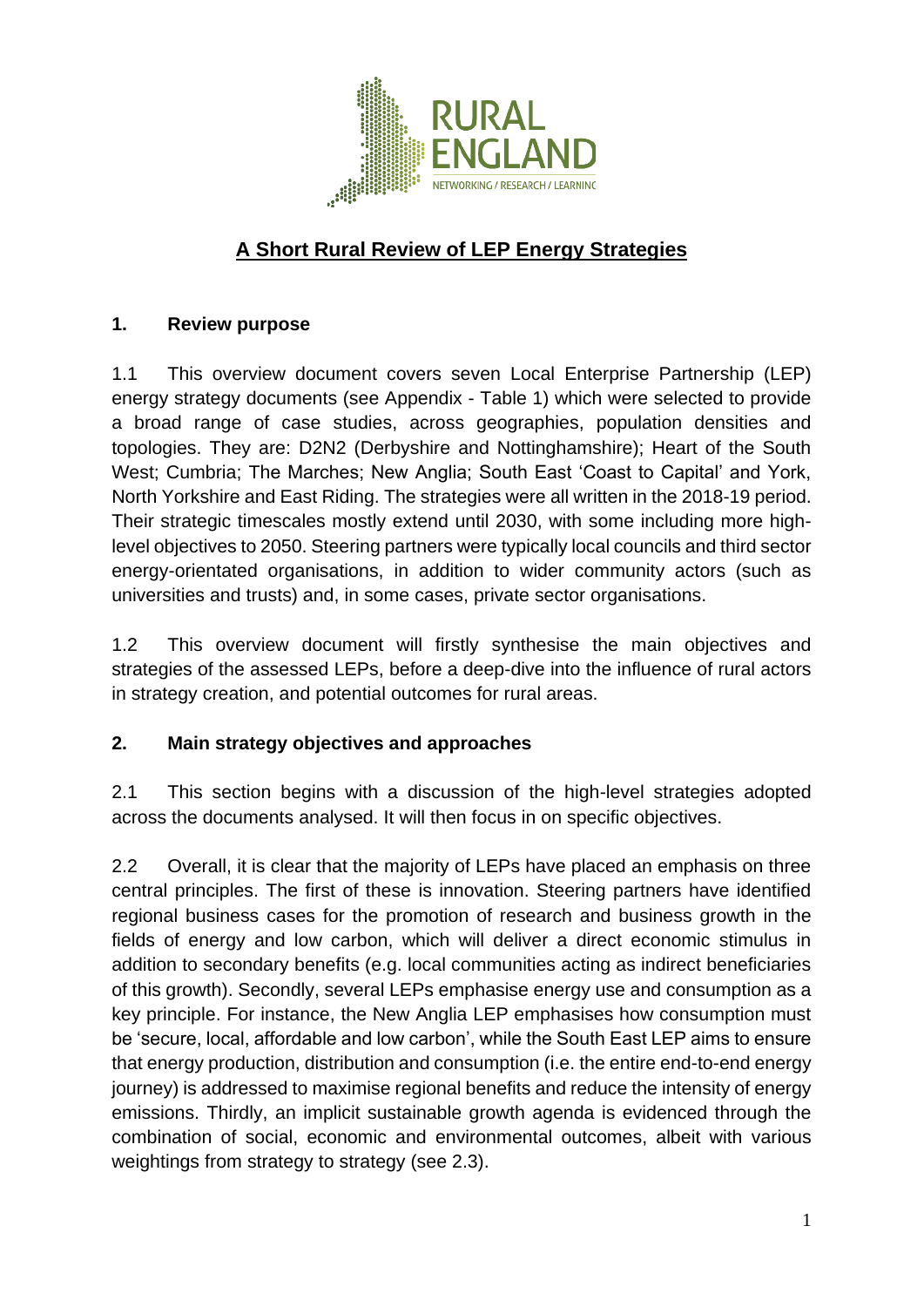2.3 The majority of documents take a thematic approach to high-level strategy, by centring on 'strategic areas' or 'priority themes'. Some of these are driven by scientific or technological aims, such as the South East LEP which prioritises low carbon heating, energy saving and efficiency, renewable generation, smart energy systems and a transport revolution. Likewise, the Marches LEP centres on 'grid constraints, agricultural technologies, vehicle supply chains, renewable energy supplies, low carbon supply chains and fuel poverty. Others take a more holistic approach and incorporate socio-economic themes more explicitly; the Cumbria LEP focuses on the key themes of ideas, people, infrastructure, business environment, places and green energy/growth. These lead on to discussion of technological solutions, but generally focus on outcomes for communities, businesses and local development. Finally, some strategies (e.g. New Anglia LEP) take a hybrid approach, wherein social and economic development are balanced with technological goals when it comes to high-level strategy. It is worth noting as an aside that the Heart of the South West LEP is still in the process of producing an energy strategy but provides insight into the broad set of roles that LEPs are expected to play in producing policy recommendations. These are broken down into: leadership and influence; brokerage; aggregation; fund administration; knowledge sharing and pipeline monitoring/signposting.

2.4 In terms of specific objectives, some documents (e.g. for the D2N2 LEP and the Marches LEP) provide specific, quantifiable targets across a broad range of sectors including waste, heating, energy supply, transport, business, carbon intensity and agriculture. However, the vast majority of objectives are qualitative, and vary significantly in their scope. For instance, the York, North Yorkshire and East Riding LEP centre their objectives on place based strategic priorities, high-impact/low-carbon energy tech, circular systems and cross-cutting strategic enablers, whereas the South East LEP has developed 'project models' to help achieve its priority themes, from which 'beacon projects' will be funded. This lack of uniformity across LEP strategies suggests that objectives are not simply driven by differing sectoral focuses. The underpinning methodologies and roles of LEPs also differ, as determined by the influence of their steering partners and stakeholders. As such, a two-tier framework comprising of both 'LEP approach/methodology' and subsequent 'priority objectives/themes' might be a useful way to conceptualise the way in which different LEP strategies have been compiled.

## **3. Rural assessment of strategies**

3.1 This section will cover four broad areas: evidence in energy strategies of rural needs/potential; evidence rural interests were consulted when the strategies were developed; evidence rural representatives are engaged with steering and managing the strategies; and evidence of specific initiatives/projects being supported in rural areas.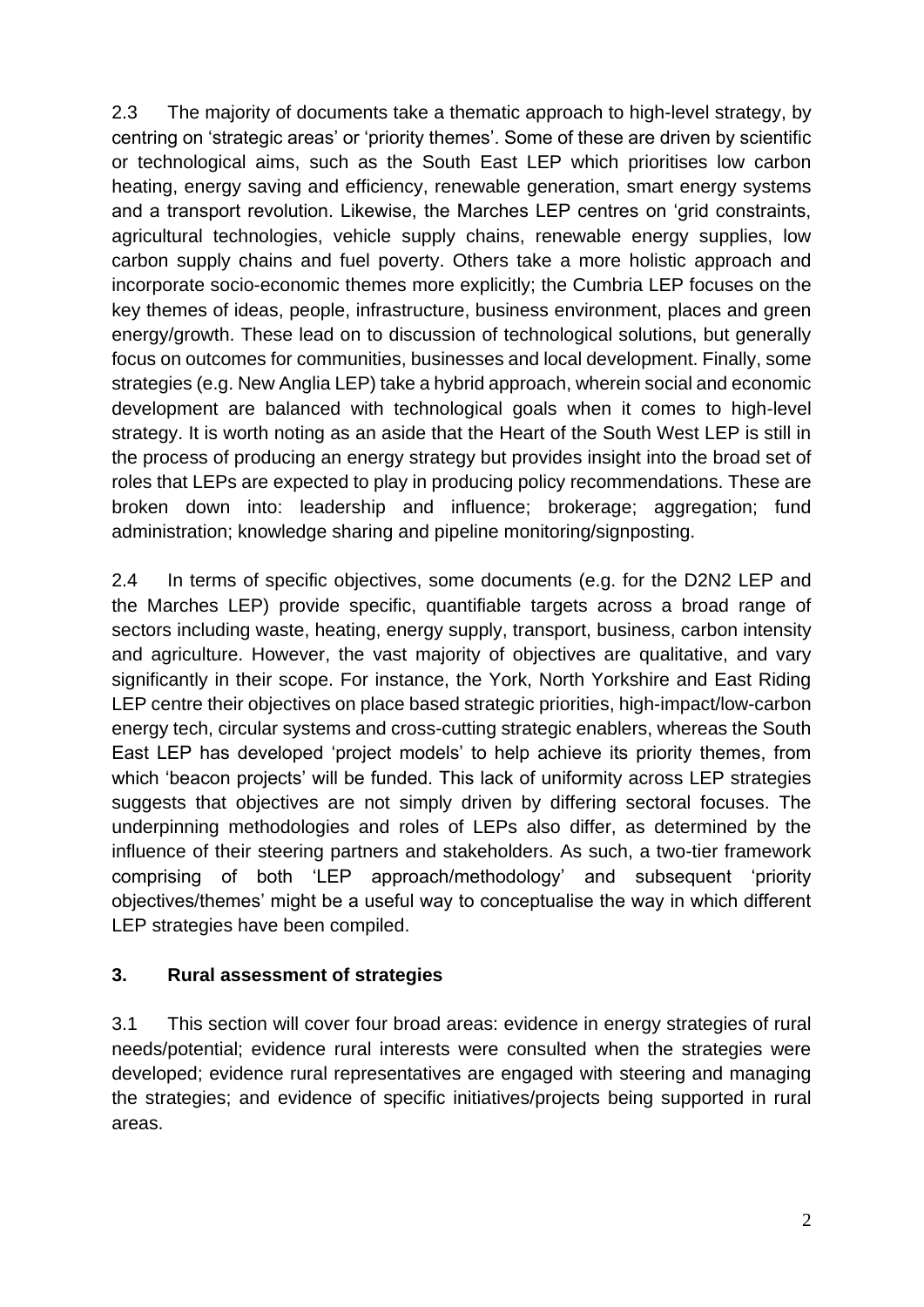3.2 **Rural needs**: some identified rural needs were cross-cutting, particularly regarding challenges in access to electric transport charging points, low carbon energy networks and fast broadband for the operation of smart metering and technology, in addition to a lack of skilled workers. The challenging size and topologies of English rural regions was also highlighted, given, for instance, the expense of laying extensive networks of cables and pipes over expansive, mountainous terrain in Cumbria. On the contrary, the potential for energy strategies in rural areas was proposed in various ways, including exploitation of natural assets; partnerships with supportive organisations (e.g. the Forestry Commission); place-based approaches; carbon-sink led initiatives and alternative fuel sources (such as biomass and biogas).

3.3 The general assumption seems to be that rural energy strategies will draw on nature-based solutions and that there will be limitations in the ability for LEPs to extend provision to the more isolated or rural areas. Clear guidelines will need to be enacted to ensure that energy strategies give opportunities to rural areas, rather than simply take or exploit their choice resources to serve strategic goals. There was some evidence across LEP strategies that this challenge was being actively addressed – for instance, the D2N2 LEP is developing a plan for affordable decarbonisation of domestic heat that addresses fuel poverty and rural requirements, while the Heart of the South West LEP is delivering economic benefits to rural local authorities in the provision of natural energy sources.

3.4 **Rural consultation**: the evidence that rural interests were consulted was mixed. LEPs taking steps to speak to rural stakeholders include: D2N2; Cumbria; the Marches; New Anglia, and York, North Yorkshire and East Riding. Conversely, no (or very little) evidence was found in the strategies of the South East or Heart of the South West LEPs. Where consultation does occur, the emphasis tends to be on local context, the mutual benefits of rural resources and heritage, enabling action at the local level and building on existing partnerships (such as the Low Carbon Lake District Initiative in Cumbria) for best practice. In terms of how rural stakeholders are involved, proposals include leveraging the potential of digital technology, workshopping, representation on steering committees and including a range of rural industry representatives i.e. across landscape management, agriculture conservation, etc.

3.5 **Rural representation**: evidence that rural representatives are engaged with steering LEP energy strategies is more limited. Several strategies allude to rural stakeholders being involved without making it explicit, such as the Cumbria, D2N2, South East and York, North Yorkshire and East Riding LEPs. Many strategies provide for engagement with generic stakeholders, which are likely to include those from rural areas by default. Additionally, where local authority stakeholders are identified as special interests, those with a high proportion of rural residents will likely have greater opportunities to influence policy agendas (e.g. the Marches LEP or Cumbria LEP). A final observation is that rural representatives will need to be represented for both the steering *and* delivery of energy strategies – as such, there needs to be a focus on ensuring end-to-end inclusion, which includes the implementation stage.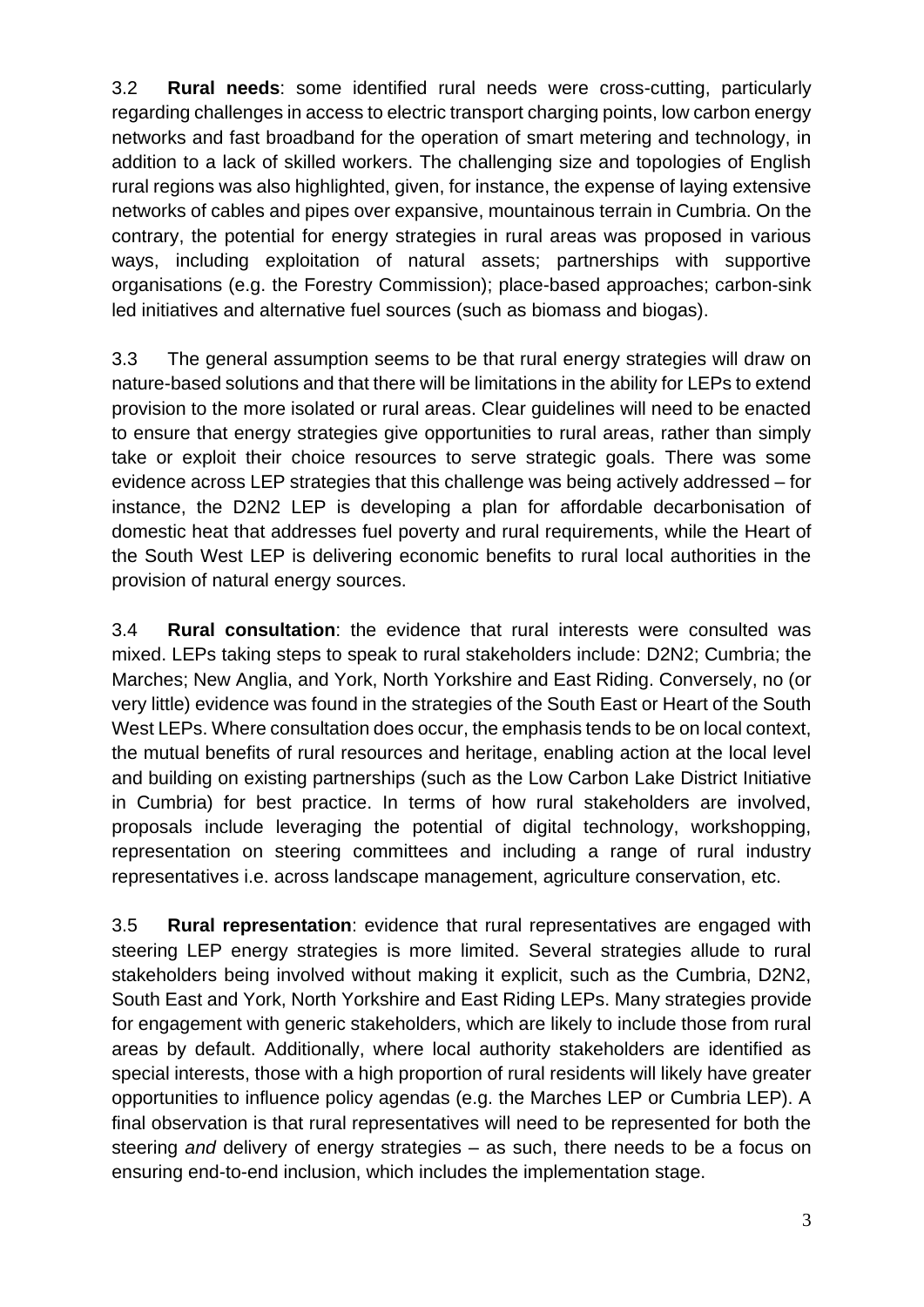3.6 **Rural projects**: specific initiatives and projects being supported in rural areas were frequently mentioned, with varying amounts of clarity and scope. The D2N2 and New Anglia LEPs proposed funding for 'rural community energy projects' and 'off-gas grid low carbon heating projects' respectively, while the Cumbria LEP focused on heat pumps, an off-gas heating retrofit programme, a renewable heat initiative and community energy schemes. Heart of the South West LEP refers to central Government's Rural Community Energy Fund. The Cumbria proposal underlines the assumption that rural areas will provide bottom-up solutions to energy challenges, as also proposed by the Marches LEP in 'promoting the idea of networking solutions with a rural community board'. The most extensive range of rural initiatives was proposed by the York, North Yorkshire and East Riding LEP, which also discussed alternative energy sources and electric vehicle charging infrastructure. As such, this was one area in which there was quite a clear overlap between different LEP energy strategies, albeit with some taking more of a lead. With this clarified, it is likely that LEPs will be receptive to further proposals for rural actors to take a lead in delivering energy strategies, and that integration/economies of scale between LEPs is possible, given the necessary steer from rural interest organisations.

Author: Isaac Turner Publisher: Rural England CIC Based on research in March 2020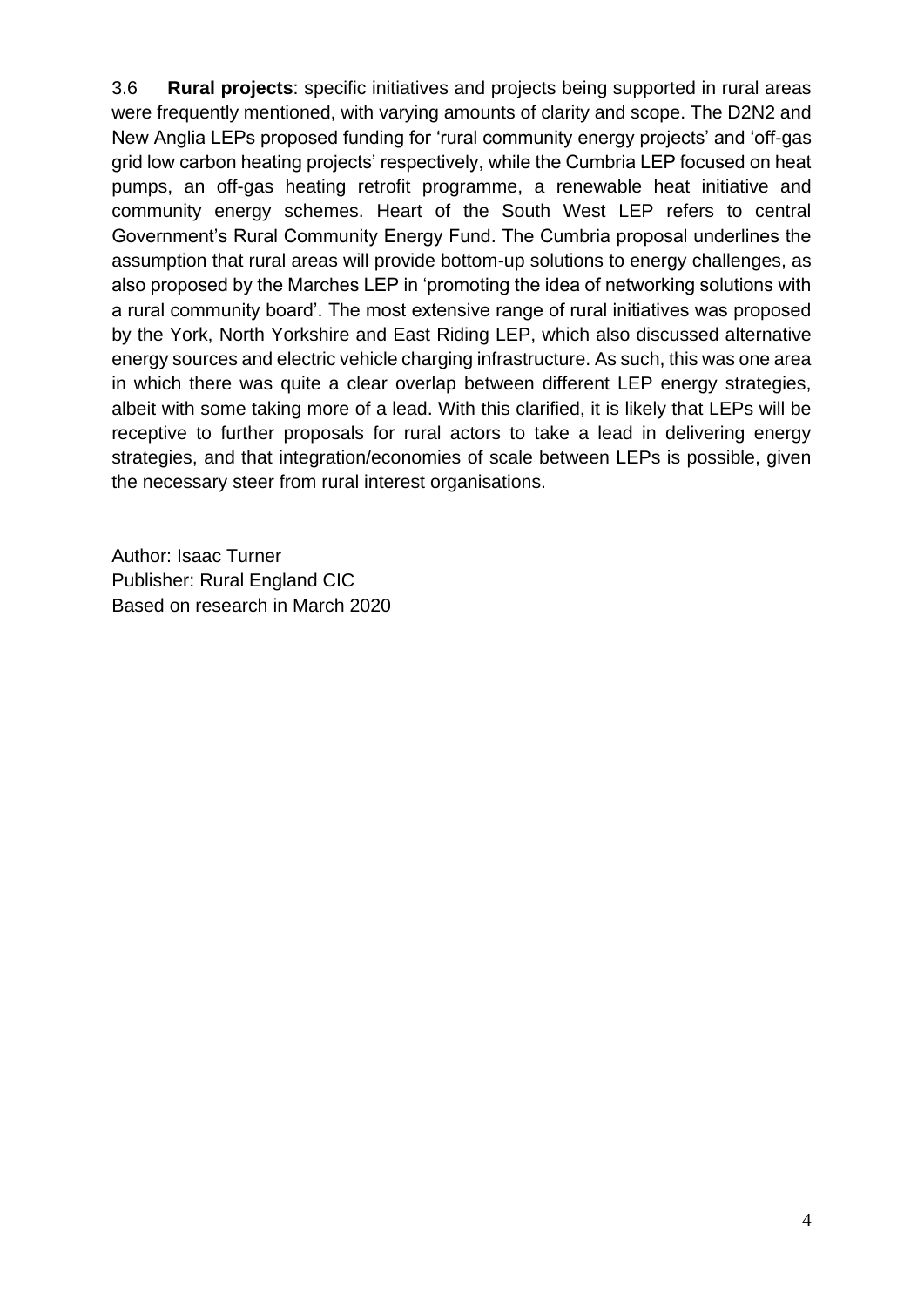#### **Appendix - LEP Energy Strategy Data**

#### *Table 1: Contextual Information*

Explanatory note: Seven LEP energy strategies were selected to provide a broad range of case studies, across geographies, population densities and topologies.

\*In three instances, 'tri-LEP' strategies have been developed, which are comprised of three LEPs in partnership.

| <b>LEP</b>                                                                                    | <b>Energy Strategy</b>                                                                                         | <b>Timescale</b>                                                               | Area covered                                                                                   | <b>Steering Partners</b>                                                                                                                                                                                                                                                           |
|-----------------------------------------------------------------------------------------------|----------------------------------------------------------------------------------------------------------------|--------------------------------------------------------------------------------|------------------------------------------------------------------------------------------------|------------------------------------------------------------------------------------------------------------------------------------------------------------------------------------------------------------------------------------------------------------------------------------|
| D2N2 (Derby,<br>Derbyshire,<br>Nottingham,<br>Nottinghamshire)                                | Energy Strategy 2019-<br>2030: D2N2 Clean<br>Industrial Revolution - Low<br>Carbon, Affordability,<br>Security | <b>Until 2030</b>                                                              | See column 1                                                                                   | Nottingham City Council, D2N2 Energy<br>Steering Group.<br>Key individuals: Jonathan Ward, Ellen<br>Cooper-Tydeman, Michael Gallagher.                                                                                                                                             |
| Cornwall and<br>Isles of Scilly /<br>Dorset / Heart of<br>the South West<br>(joint strategy*) | Joint LEP Energy Strategy<br>- January 2019                                                                    | Not specifically stated, but<br>takes region up to 2050 in<br>high-level terms | Cornwall, Dorset and the south<br>west region up to Devon,<br>Plymouth, Somerset and<br>Torbay | Respective LEPs (with funding from<br>BEIS), Carbon Trust, Energy Systems<br>Catapult<br>Key individuals: Tom Jennings, Helen<br>Andrews Tipper, Chantalle Thomson (all                                                                                                            |
| Cumbria                                                                                       | Local Energy Plan: A<br>Partnership Plan for<br>Cumbria - July 2018<br>(consultation draft)                    | Most targets discuss 2030<br>latest, with some 2050<br>mentions                | Cumbria, including the entirety<br>of the Lake District National<br>Park                       | Carbon Trust).<br>Cumbria LEP, Carbon Trust.<br>Key individuals: Tanja Groth, Micol<br>Salmeri, Rob Franklin, Hector Wilson (all<br>Carbon Trust)                                                                                                                                  |
| The Marches                                                                                   | Energy Strategy for the<br>Marches Local Enterprise<br>Partnership - March 2018                                | <b>Until 2031</b>                                                              | Across Herefordshire,<br>Shropshire and Telford and<br>Wreckin                                 | Prepared by Encraft Limited (Archie<br>Corliss, Kate Ashworth), with input from<br>Marches LEP, with support from BEIS.<br>Additional potential input from<br>Herefordshire Council, Shropshire<br>Council, Telford and Wreckin Council and<br>the BEIS Midlands Local Energy Hub. |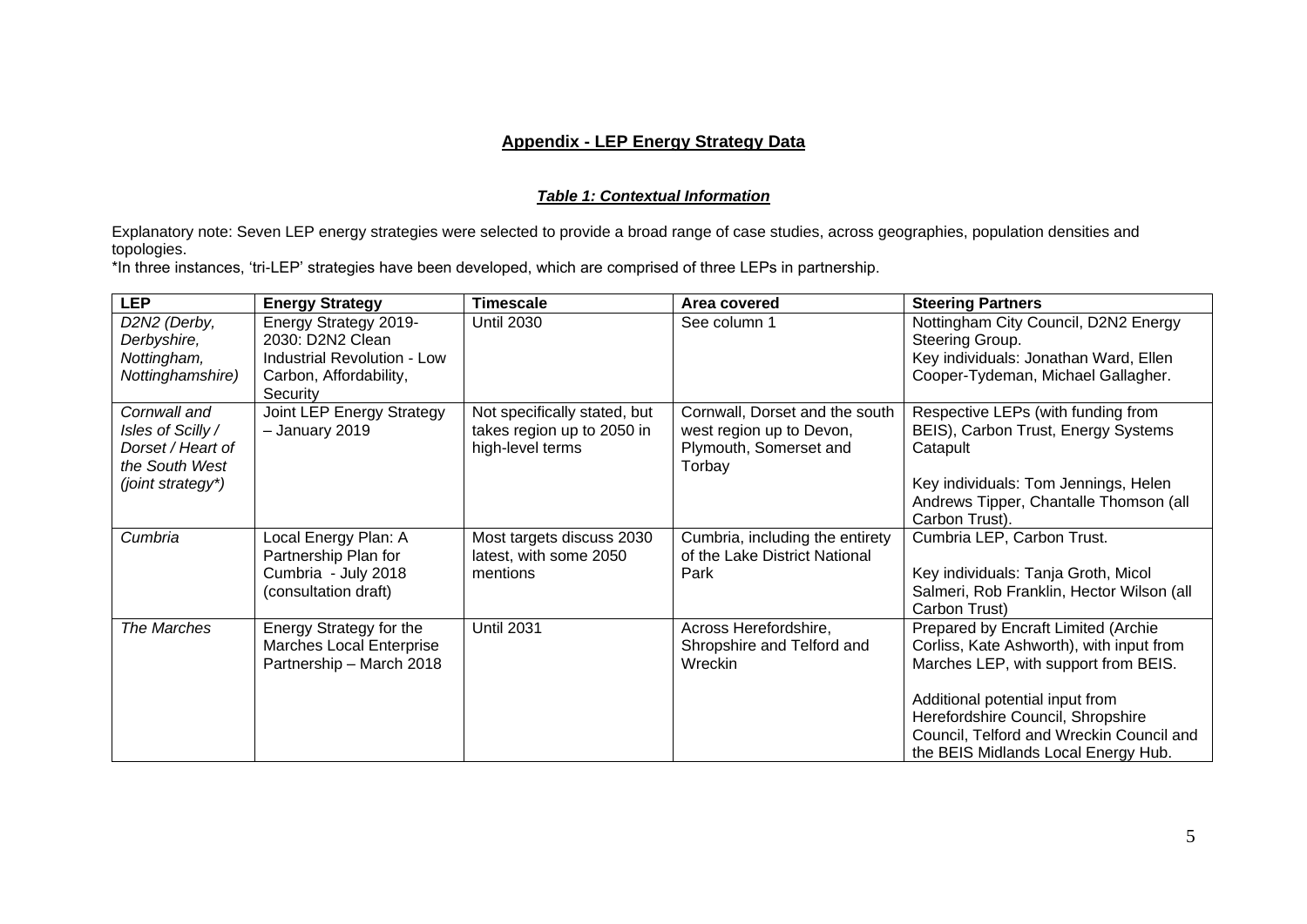| Cambridgeshire<br>and Peterborough<br>/ Hertfordshire /<br>New Anglia (joint<br>strategy*) | Local Energy East<br>Strategy: An Energy<br>Strategy for the Tri-LEP<br>Area - Winter 2018                             | <b>Until 2030</b>                                                 | Cambridgeshire and<br>Peterborough, Hertfordshire,<br>Norfolk and Suffolk                                                                                                                                                               | The three LEPs ('tri-LEPs'), in addition to:<br>Allia • Anglia Ruskin University •<br>Cambridge City Council • Cambridgeshire<br>County Council . East Herts District<br>Council • Nautilus Associates • Norfolk<br>County Council • Peterborough City<br>Council • Peterborough Environment City<br>Trust • Suffolk County Council • UK Power<br>Networks • University of East Anglia •<br><b>West Suffolk Councils</b> |
|--------------------------------------------------------------------------------------------|------------------------------------------------------------------------------------------------------------------------|-------------------------------------------------------------------|-----------------------------------------------------------------------------------------------------------------------------------------------------------------------------------------------------------------------------------------|--------------------------------------------------------------------------------------------------------------------------------------------------------------------------------------------------------------------------------------------------------------------------------------------------------------------------------------------------------------------------------------------------------------------------|
| Coast to Capital /<br>Enterprise M3 /<br>South East (joint<br>strategy*)                   | Local Energy Strategy -<br>written 2018(?)                                                                             | <b>Until 2030</b>                                                 | The 'Gatwick Diamond'<br>incorporating Croydon,<br>Brighton, Surrey and West<br>Sussex; west Surrey and<br>Hampshire, and Essex,<br>Thurrock, Southend, Medway,<br>Kent and East Sussex<br>respectively (see three LEPs in<br>column 1) | Produced by Siemens and the 'tri-LEP'<br>networks. LEP Strategic Boards, Strategic<br>Energy Delivery Group, Greater SE Local<br>Energy Hub, Las, in addition to<br>communities and neighbourhoods.<br>Key individuals: Tim Wates, Dave Axam<br>and Christian Brody                                                                                                                                                      |
| York, North<br>Yorkshire and<br>East Riding                                                | York, North Yorkshire &<br>East Riding's Local Energy<br>Strategy Towards a low<br>carbon economy - written<br>2018(?) | Not specifically stated,<br>range of targets for 2030<br>and 2050 | See column 1                                                                                                                                                                                                                            | Leeds City Region LEP in addition to<br>Y/NY/ER LEP. Working across wider<br>geography of North East, Yorkshire and<br>Humber Energy Hub and Northern<br>Powerhouse.<br>Key individuals: David Kerfoot                                                                                                                                                                                                                   |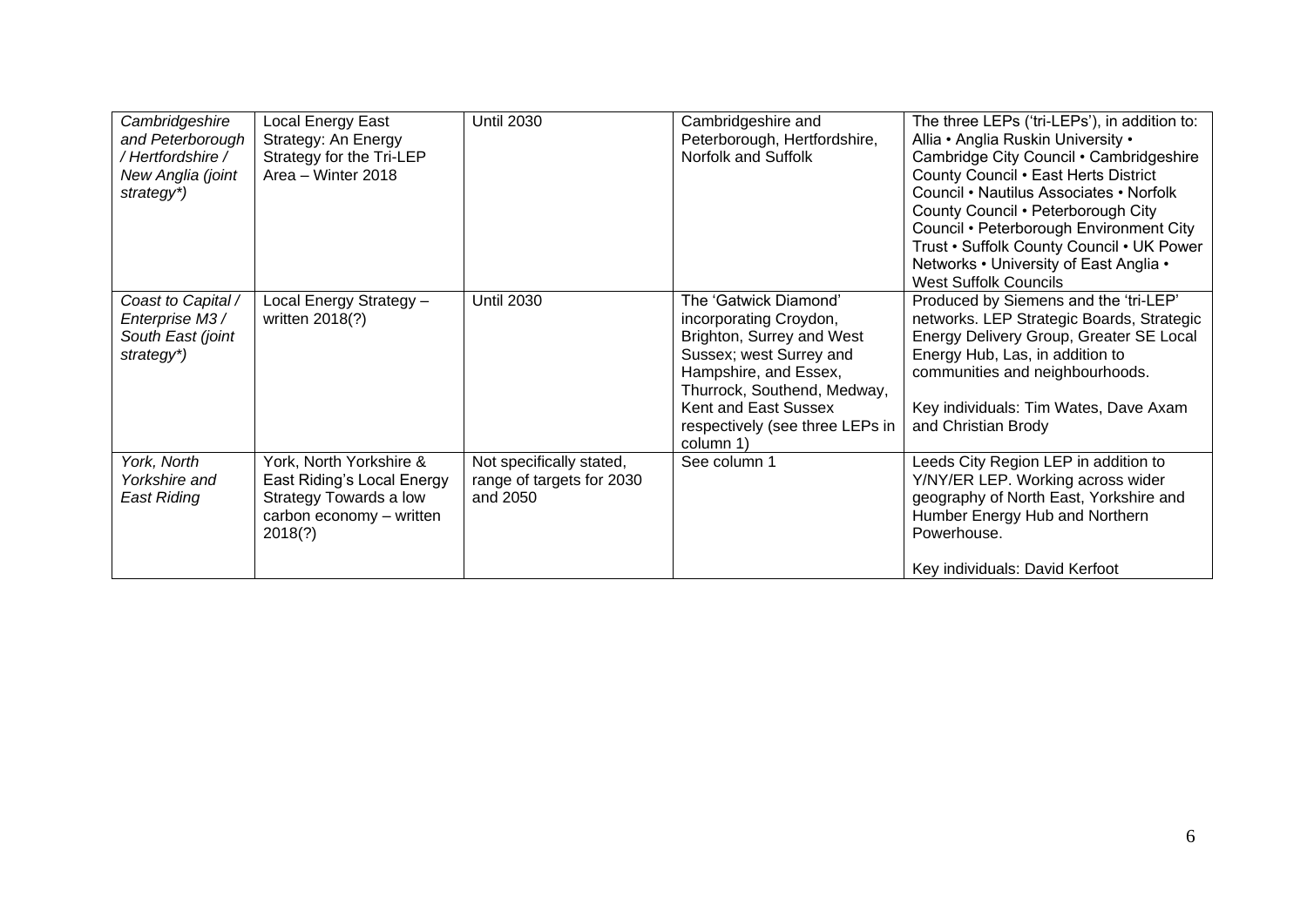#### *Table 2: Strategy Objectives and Approaches*

The documents were varied in terms of policy development and strategic maturity. I have attempted to focus **more specific objectives** in the left hand column (whether qualitative or quantitative according to the strategy in question), with **high-level strategy** provided for context in the right-hand column.

| <b>LEP</b>        | <b>Key Objectives/Targets/Projects</b>                                                                             | <b>High-Level Strategy Context</b>                   |
|-------------------|--------------------------------------------------------------------------------------------------------------------|------------------------------------------------------|
| D2N2 (Derby,      | Quantifiable targets                                                                                               | Energy-Strategy-specific action areas:               |
| Derbyshire,       | 100% avoidance of recoverable materials going to landfill                                                          | Accelerating clean growth                            |
| Nottingham,       | At least a 60% reduction against 1990 carbon emissions per capita and a                                            | Improving business and industry                      |
| Nottinghamshire)  | 15% reduction in per capita energy demand                                                                          | efficiency                                           |
|                   | 15% of buildings using low carbon heating and all current building stock be                                        | Improving the energy efficiency of                   |
|                   | Energy Performance Certificate level C or above where possible                                                     | homes                                                |
|                   | To comply with, and exceed where possible, applicable air quality standards                                        | Rolling out low carbon heating                       |
|                   | in all locations                                                                                                   | Accelerating the shift to low carbon                 |
|                   | 100% low carbon energy supply with 60% renewable generation output and<br>increase of 180MW in electricity storage | transport<br>Delivering clean, smart, flexible power |
|                   | Increase the provision of smart transport infrastructure to support a target of                                    | Enhancing the benefits and value of                  |
|                   | 70% of vehicle miles to be Ultra Low Emissions                                                                     | natural resources                                    |
|                   | 100 new businesses in the Low Carbon and Renewable Energy sector and                                               | Leading the public sector                            |
|                   | 1000 new jobs                                                                                                      | Leadership in driving clean growth and               |
|                   | Decouple carbon from growth through the reduction of carbon intensity ratio<br>$\bullet$                           | housing                                              |
|                   | of growth by 50%                                                                                                   |                                                      |
|                   | Secure at least £100m of investment in local energy projects with adequate                                         | Linkages to D2N2 LEP strategic areas:                |
|                   | funding for infrastructure development and resilience                                                              | Direct funding to where it is needed                 |
|                   | 15MW of community energy installed and two industrial sites brought into                                           | Support and inform bids and                          |
|                   | low-carbon energy generation and innovation                                                                        | encourage inward investment                          |
|                   |                                                                                                                    | Influence the approach, strategies and               |
|                   | Key Recommendations                                                                                                | spending of local partners                           |
|                   | At least 50% renewable electricity generation by 2030                                                              | Provide confidence for long-term                     |
|                   | Pilots to test hydrogen and heat pumps as low-carbon heating options                                               | business planning and investment                     |
|                   | Buildings which require less energy to heat<br>Flexibility                                                         |                                                      |
|                   | Improving sustainable/environmental standards through infrastructure                                               |                                                      |
|                   | implementation                                                                                                     |                                                      |
| Cornwall and      | (See column to the right)                                                                                          | Strategy is fairly embryonic at this point - as      |
| Isles of Scilly / |                                                                                                                    | of Jan 2019 - largely about the scoping and          |
| Dorset / Heart of | Engage with ELENA (European Local Energy Assistance) project                                                       | developing of a more detailed energy strategy        |
|                   | development unit and revolving fund                                                                                | in the future.                                       |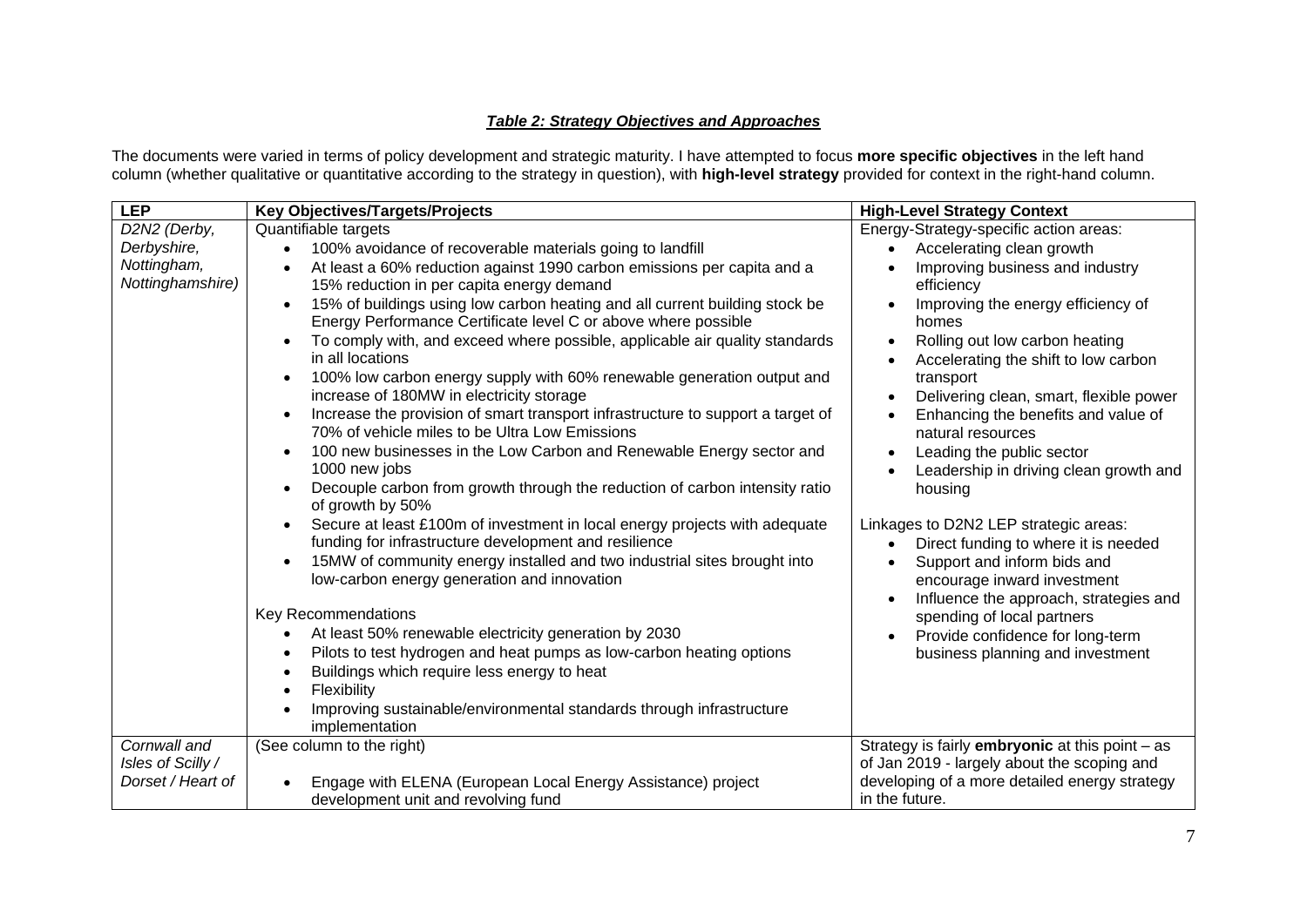| the South West<br>(joint strategy) | Engage with existing LEP Housing and Transport Groups<br>$\bullet$<br>Create new Local Energy Groups<br>$\bullet$<br>Consider creating a future regional electricity system group<br>$\bullet$<br>An LEP Board member to play the role of energy champion                                                                                                                                                                                                                                                                                                                                                                                                                                                                                                                                                                                                                                                                                                                                                                                                                                                                                                                                                                                                                                                                                                                                                                                                                                                                                                                                                                                                                   | LEPs must play six critical roles:<br>Leadership and influence<br>$\bullet$<br><b>Brokerage</b><br>Aggregation<br>Fund administration<br>Knowledge sharing<br>Pipeline monitoring and signposting                                                                                                                                                                                                                                                                                                                       |
|------------------------------------|-----------------------------------------------------------------------------------------------------------------------------------------------------------------------------------------------------------------------------------------------------------------------------------------------------------------------------------------------------------------------------------------------------------------------------------------------------------------------------------------------------------------------------------------------------------------------------------------------------------------------------------------------------------------------------------------------------------------------------------------------------------------------------------------------------------------------------------------------------------------------------------------------------------------------------------------------------------------------------------------------------------------------------------------------------------------------------------------------------------------------------------------------------------------------------------------------------------------------------------------------------------------------------------------------------------------------------------------------------------------------------------------------------------------------------------------------------------------------------------------------------------------------------------------------------------------------------------------------------------------------------------------------------------------------------|-------------------------------------------------------------------------------------------------------------------------------------------------------------------------------------------------------------------------------------------------------------------------------------------------------------------------------------------------------------------------------------------------------------------------------------------------------------------------------------------------------------------------|
| Cumbria                            | Scope is very broad<br>Objectives broken down by key strategic themes:<br>Ideas<br>Mitigating and adapting to climate change (Setting Carbon Budgets and<br>$\bullet$<br>Issuing Climate Change Action Plans and Carbon Management Plans)<br>Becoming more attractive to tourists<br>$\bullet$<br>Encouraging energy solutions - particularly community energy solutions<br>$\bullet$<br>Providing bespoke support to small businesses<br>$\bullet$<br>Promoting sustainable transport<br>$\bullet$<br>Explore financing opportunities (i.e. renewable energy green bonds)<br>$\bullet$<br>People<br>Reduce energy costs, advance economic growth and tackle fuel poverty<br>$\bullet$<br>Drive local action<br>$\bullet$<br>Develop finance opportunities i.e. public sector energy efficiency retrofit<br>$\bullet$<br>business model<br><b>Infrastructure</b><br>Supporting economic growth and sustainable communities<br>$\bullet$<br>Attract new workers and develop the supply chain<br>$\bullet$<br>Develop new build opportunities<br>$\bullet$<br>Find opportunities to strengthen planning policies<br>$\bullet$<br>Promote efficient heating tech and decentralised energy / sustainable design<br>and construction<br>Attracting and retaining workers<br><b>Business environment</b><br>Identifying low carbon alternatives, increasing productivity and profitability<br>$\bullet$<br>and stimulating regional growth for supply of low carbon products /services<br>Providing a one stop shop for businesses to market low carbon energy<br>$\bullet$<br>options and develop skills, and expand advice services provided under LEP<br>funded triage service | Strategy is centred around six key themes:<br><b>Ideas</b> - identifying or adopting new<br>$\bullet$<br>innovations creating a step change<br>towards a low carbon economy<br>People - creating safe and warm<br>$\bullet$<br>homes<br>Infrastructure -designing low carbon<br>solutions<br><b>Business Environment - driving</b><br>energy efficiency to increase<br>profitability and productivity<br>Places - local low carbon energy<br>generation<br>Green Energy/Growth - advancing<br>innovation across Cumbria |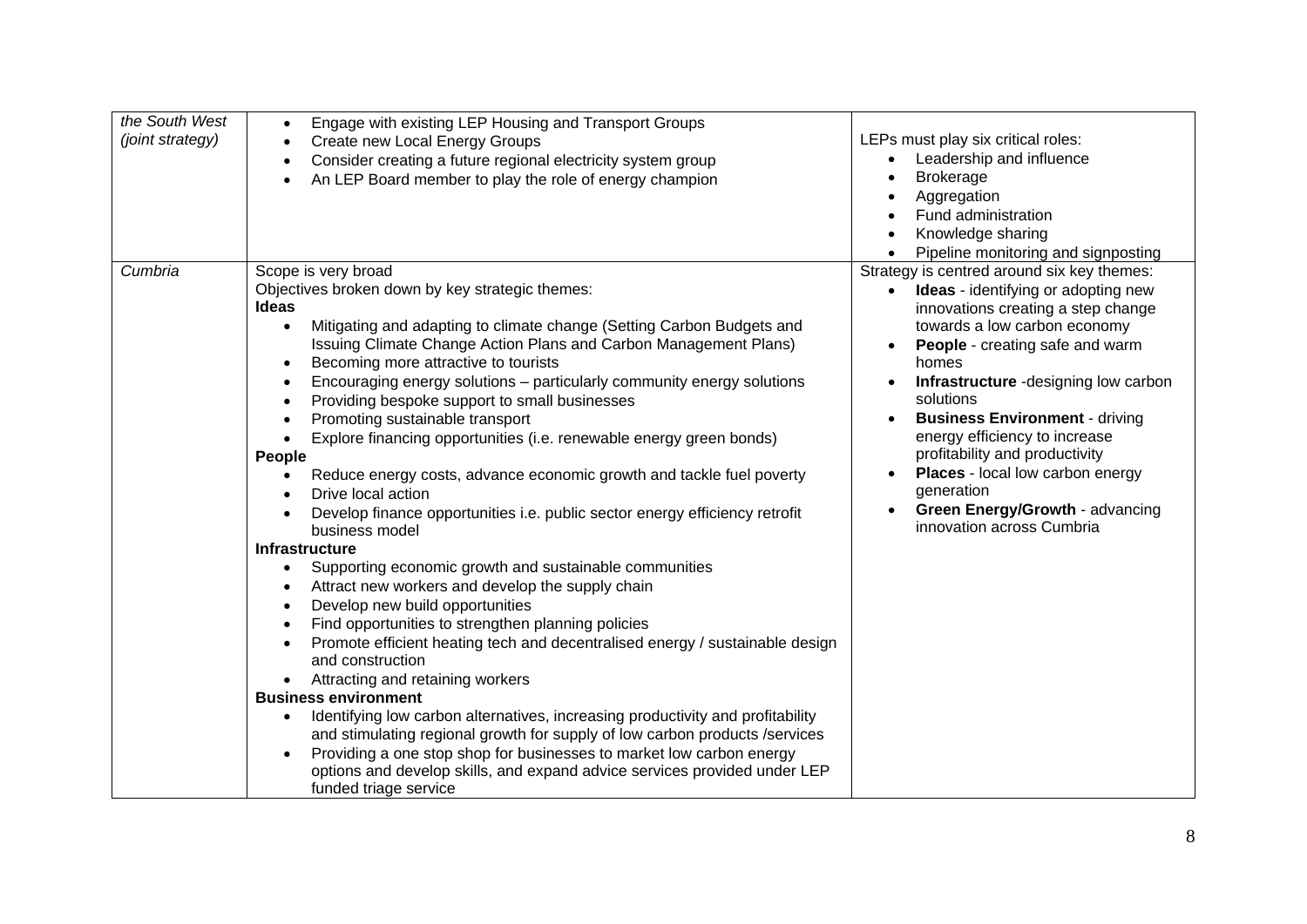| The Marches | Potential to create green business digital provision and low carbon energy<br>$\bullet$<br>accelerator/Become actively involved in the NW Energy Hub<br>Incorporate green education such as energy, water and waste into curricula<br>Encourage local business accreditation and 'leading by example'<br>$\bullet$<br><b>Places</b><br>Improve employment opportunities<br>$\bullet$<br>Create affordable energy, compliant with clean energy targets<br>$\bullet$<br>Promote community energy projects<br>$\bullet$<br>Develop community energy, large scale renewables, hydropower, heat<br>$\bullet$<br>pumps, advanced manufacturing, heat networks and bioenergy, and energy<br>storage<br>Invest in sustainable transport<br><b>Green Energy/Growth</b><br>Support nuclear sector as key source of green energy (in house/access to<br>$\bullet$<br>new markets)<br>Create a functioning market for innovation<br>$\bullet$<br>Develop innovation tech hub, small modular reactors, Moorside nuclear site<br>and national grid upgrade, decommissioning and geological disposal<br>Quantifiable objectives:<br>Developing a pilot grid constraints mitigation project as a national<br>$\bullet$<br>demonstrator<br>Locally generated renewable electricity meeting 50% of local demand<br>1000 new jobs in the Low Carbon and Environmental Goods and Services<br>sector<br>Fuel poverty reduced below 10%<br>$\bullet$<br>National leader in deployment of anaerobic digestion<br>Centre for UK agriculture innovation and low carbon transition<br>$\bullet$<br>Carbon emissions excluding agriculture reduced in line with UK targets, a<br>$\bullet$<br>57% reduction on 1990 levels | Strategy centres around five key priorities:<br>Smart control and mitigation of grid<br>$\bullet$<br>constraints<br>Innovation in agricultural technologies<br>$\bullet$<br>Vehicle supply chain opportunities<br>Local renewable energy supply<br>Development of the supply chain in key<br>areas of the low carbon economy<br>Addressing high levels of fuel poverty<br>These are all derived from five key elements of<br>the LEP's strategy: business support, physical |
|-------------|-------------------------------------------------------------------------------------------------------------------------------------------------------------------------------------------------------------------------------------------------------------------------------------------------------------------------------------------------------------------------------------------------------------------------------------------------------------------------------------------------------------------------------------------------------------------------------------------------------------------------------------------------------------------------------------------------------------------------------------------------------------------------------------------------------------------------------------------------------------------------------------------------------------------------------------------------------------------------------------------------------------------------------------------------------------------------------------------------------------------------------------------------------------------------------------------------------------------------------------------------------------------------------------------------------------------------------------------------------------------------------------------------------------------------------------------------------------------------------------------------------------------------------------------------------------------------------------------------------------------------------------------------------------------------------------------------|-----------------------------------------------------------------------------------------------------------------------------------------------------------------------------------------------------------------------------------------------------------------------------------------------------------------------------------------------------------------------------------------------------------------------------------------------------------------------------|
|             |                                                                                                                                                                                                                                                                                                                                                                                                                                                                                                                                                                                                                                                                                                                                                                                                                                                                                                                                                                                                                                                                                                                                                                                                                                                                                                                                                                                                                                                                                                                                                                                                                                                                                                 | infrastructure, skills investment, low carbon<br>economy and social inclusion.                                                                                                                                                                                                                                                                                                                                                                                              |
| New Anglia  | Qualitative objectives were provided:<br>To put the region at the forefront of the UK's drive towards clean economic<br>$\bullet$<br>growth, reflecting the Government's Clean Growth and Industrial Strategies<br>To create high-value jobs in the energy sector and broader supply chain that<br>support our wider economic growth objectives                                                                                                                                                                                                                                                                                                                                                                                                                                                                                                                                                                                                                                                                                                                                                                                                                                                                                                                                                                                                                                                                                                                                                                                                                                                                                                                                                 | Strategy is based on the following themes,<br>designed to ensure that New Anglia remains at<br>'forefront of clean growth':<br>Clean economic growth (overarching<br>target) – local energy sector,                                                                                                                                                                                                                                                                         |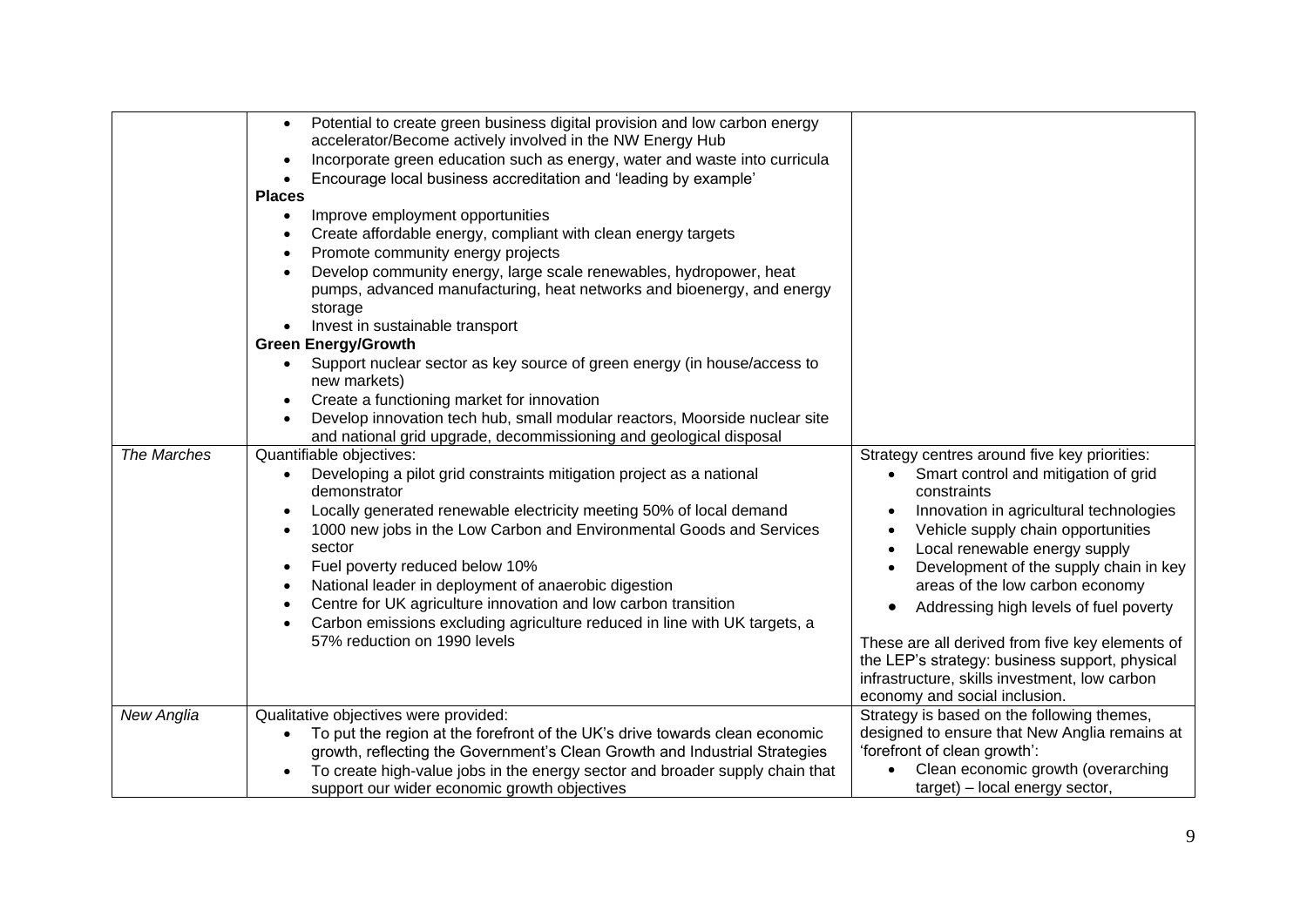|            | To ensure that our economy is underpinned by a world class energy system<br>To enable local people to benefit from the many new energy opportunities<br>that will be created over the next decade<br>To foster innovation, both within the energy sector and across other sectors<br>$\bullet$<br>To create a dynamic, flexible energy system comprised of smart energy grids<br>$\bullet$<br>and a new distribution network that leads development<br>To create a local energy market, where buying and selling energy locally<br>$\bullet$<br>brings improved economic resilience for residents and businesses and<br>greater affordability of energy supply<br>To reduce carbon emissions, in line with national targets<br>$\bullet$<br>To improve air quality in the LEE area, benefiting the health of all residents<br>To play an active role with the new energy hub for South East England and<br>ensure that our area attracts and benefits from available investment in<br>energy infrastructure                                     | employment opportunities, transfer of<br>the benefits of new energy<br>technologies across sectors<br>Housing growth and commercial site<br>infrastructure - work with UKPN to<br>develop housing, commercial and<br>smart grid opportunities<br>Secure, local, affordable, low-carbon<br>consumption - increasing energy<br>efficiency and affordability, reducing<br>fuel poverty, reducing carbon<br>emissions and improving air quality<br>Clean transport networks - support<br>transition to EV, including behavioural<br>change and modal shifts                                                                                                                                                  |
|------------|-------------------------------------------------------------------------------------------------------------------------------------------------------------------------------------------------------------------------------------------------------------------------------------------------------------------------------------------------------------------------------------------------------------------------------------------------------------------------------------------------------------------------------------------------------------------------------------------------------------------------------------------------------------------------------------------------------------------------------------------------------------------------------------------------------------------------------------------------------------------------------------------------------------------------------------------------------------------------------------------------------------------------------------------------|----------------------------------------------------------------------------------------------------------------------------------------------------------------------------------------------------------------------------------------------------------------------------------------------------------------------------------------------------------------------------------------------------------------------------------------------------------------------------------------------------------------------------------------------------------------------------------------------------------------------------------------------------------------------------------------------------------|
| South East | 'Project models' have been developed as 'beacon projects' to help the SE LEP to<br>achieve its priority themes. They are as follows:<br>Low carbon heating<br><b>District Heat Networks rollout</b><br>$\circ$<br>Off-gas grid homes<br>$\Omega$<br>Hydrogen injection into Natural Gas grid<br>$\circ$<br>New-build homes on hydrogen grid<br>$\circ$<br>Energy saving and efficiency<br>Off-gas grid homes<br>$\circ$<br>Energy Efficiency in homes<br>$\circ$<br>SME Support programme<br>$\circ$<br>Renewable generation<br>Offshore wind development<br>$\circ$<br>Solar and microgrid on landfill sites<br>$\circ$<br>Biomass fuel supply chain development<br>$\circ$<br>Solar energy for Network Rail<br>$\circ$<br>Car parks - solar potential<br>$\circ$<br><b>Biofuel evolution</b><br>$\circ$<br>Smart energy system<br>Solar and microgrid on landfill sites<br>$\circ$<br>Housing and community microgrids<br>$\circ$<br>EV charging/hydrogen-fuelling infrastructure<br>$\circ$<br>Setup of ESCO/MUSCO infrastructure<br>$\circ$ | Five priority themes guide the strategy:<br>Low carbon heating<br>Energy saving and efficiency<br>Renewable generation<br>Smart energy system<br><b>Transport revolution</b><br>The key strategy outputs have been identified<br>in order to:<br>1. Enable the tri-LEP region to<br>decarbonise in line with the national<br>trajectory as set down in the Climate<br>Change Act.<br>Position the tri-LEP region as a centre<br>2.<br>for innovation in the low carbon sector;<br>where new concepts and technologies<br>are demonstrated and commercialised<br>to drive clean growth.<br>Foster clean growth across the region,<br>supporting fledgling low carbon<br>businesses to evolve and prosper. |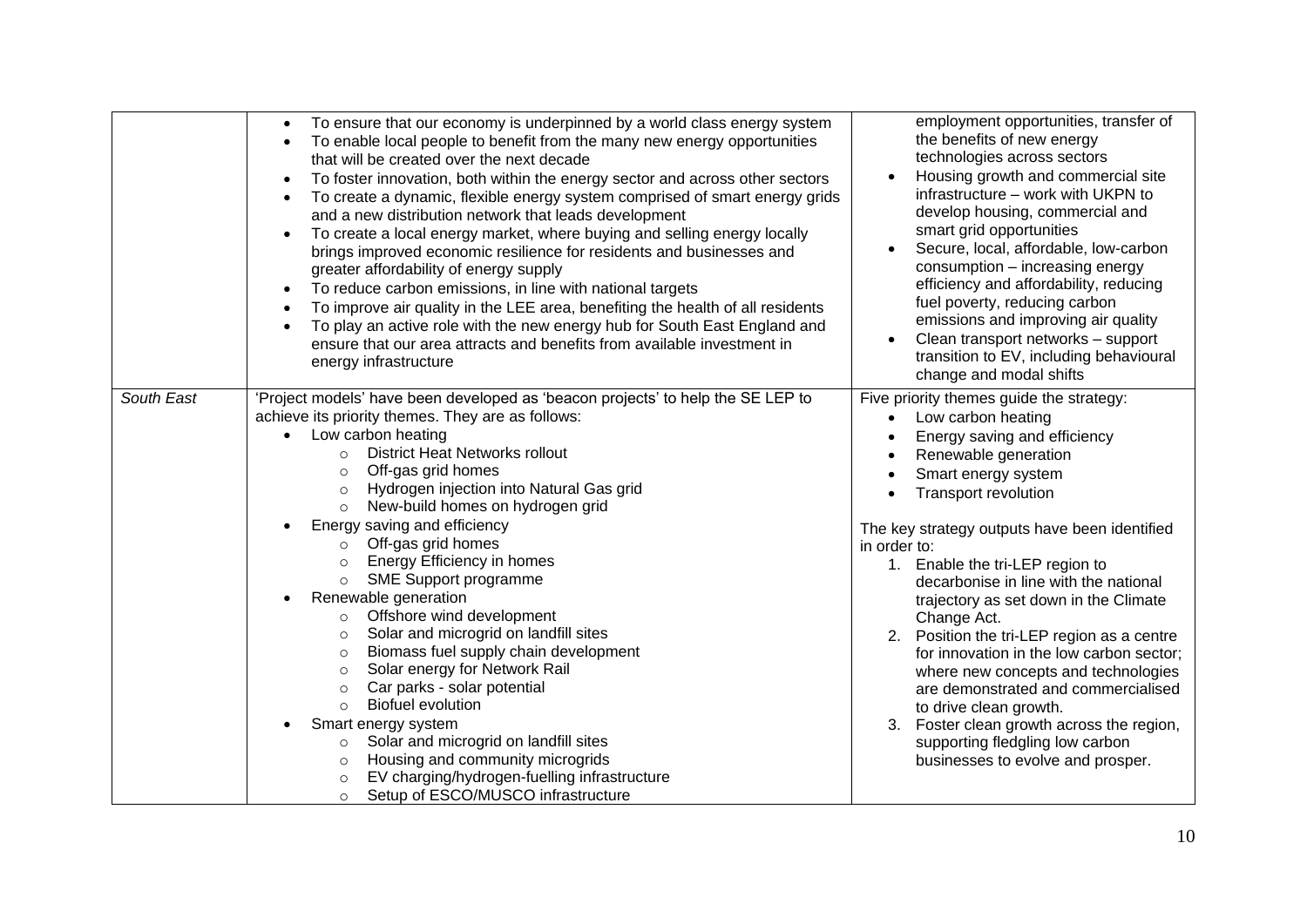|                    | Support developments in CO2 capture<br>$\circ$<br>Transport revolution<br>EV charging and hydrogen fuelling infrastructure<br>$\circ$<br>CNG fleet fuelling<br>$\circ$<br>Ports – modernisation of energy infrastructures<br>$\circ$ | 4. Ensure that all energy produced,<br>distributed and consumed across the<br>region is clean and low-carbon.<br>Ensure that local people and society<br>are beneficiaries of the energy strategy<br>and its delivery, both directly and<br>indirectly. |
|--------------------|--------------------------------------------------------------------------------------------------------------------------------------------------------------------------------------------------------------------------------------|---------------------------------------------------------------------------------------------------------------------------------------------------------------------------------------------------------------------------------------------------------|
| York, North        | Specific objectives aligned to strategic elements:                                                                                                                                                                                   | The following vision:                                                                                                                                                                                                                                   |
| Yorkshire and      | 1. Place based strategic priorities                                                                                                                                                                                                  | A resilient low carbon economy, where                                                                                                                                                                                                                   |
| <b>East Riding</b> | Attract and secure investment for the low carbon transition.<br>а.                                                                                                                                                                   | solutions to address the climate crisis are                                                                                                                                                                                                             |
|                    | Enable organisations, communities and businesses to maximise their<br>b.                                                                                                                                                             | implemented to make our area a better place to                                                                                                                                                                                                          |
|                    | contribution to, and realise the benefits from, a low carbon economy.                                                                                                                                                                | live and create a more competitive economy.                                                                                                                                                                                                             |
|                    | Provide the strategic drive and economic rationale to shape the<br>C.                                                                                                                                                                |                                                                                                                                                                                                                                                         |
|                    | development of our Local Industrial Strategy.                                                                                                                                                                                        | Supported by the following strategic outcomes:                                                                                                                                                                                                          |
|                    | Support increasing collaboration and joint working at a Yorkshire and                                                                                                                                                                | Attract and secure investment for the<br>$1_{-}$                                                                                                                                                                                                        |
|                    | Northern Powerhouse level.                                                                                                                                                                                                           | low carbon transition.                                                                                                                                                                                                                                  |
|                    | High impact low carbon energy tech<br>2.                                                                                                                                                                                             | Enable organisations, communities<br>2.                                                                                                                                                                                                                 |
|                    | a. energy efficiency                                                                                                                                                                                                                 | and businesses to maximise their                                                                                                                                                                                                                        |
|                    | electric and hybrid vehicles<br>b.                                                                                                                                                                                                   | contribution to, and realise the benefits                                                                                                                                                                                                               |
|                    | heat pumps<br>c.                                                                                                                                                                                                                     | from, a low carbon economy.                                                                                                                                                                                                                             |
|                    | anaerobic digestion<br>d.                                                                                                                                                                                                            | Provide the strategic drive and<br>3.                                                                                                                                                                                                                   |
|                    | biomass for heat<br>$e_{-}$                                                                                                                                                                                                          | economic rationale to shape the                                                                                                                                                                                                                         |
|                    | 3.<br>Circular systems                                                                                                                                                                                                               | development of our Local Industrial                                                                                                                                                                                                                     |
|                    | reducing use of finite virgin materials<br>а.                                                                                                                                                                                        | Strategy.                                                                                                                                                                                                                                               |
|                    | reducing waste<br>b.                                                                                                                                                                                                                 | Support increasing collaboration and                                                                                                                                                                                                                    |
|                    | designing products to last longer<br>C.                                                                                                                                                                                              | joint working at a Yorkshire and                                                                                                                                                                                                                        |
|                    | Cross cutting strategic enablers<br>4.                                                                                                                                                                                               | Northern Powerhouse level.                                                                                                                                                                                                                              |
|                    | strengthen local supply chains<br>а.                                                                                                                                                                                                 |                                                                                                                                                                                                                                                         |
|                    | develop skills<br>b.                                                                                                                                                                                                                 | Feeding through the following strategic                                                                                                                                                                                                                 |
|                    | build infrastructure<br>C.                                                                                                                                                                                                           | elements:                                                                                                                                                                                                                                               |
|                    | secure investment<br>d.                                                                                                                                                                                                              | 1. Place based strategic priorities                                                                                                                                                                                                                     |
|                    | develop our knowledge and innovation capacity                                                                                                                                                                                        | High impact low carbon energy tech                                                                                                                                                                                                                      |
|                    | build awareness and change behaviour                                                                                                                                                                                                 | Circular systems<br>3.                                                                                                                                                                                                                                  |
|                    | drive policy changes.<br>g.                                                                                                                                                                                                          | 4. Cross cutting strategic enablers                                                                                                                                                                                                                     |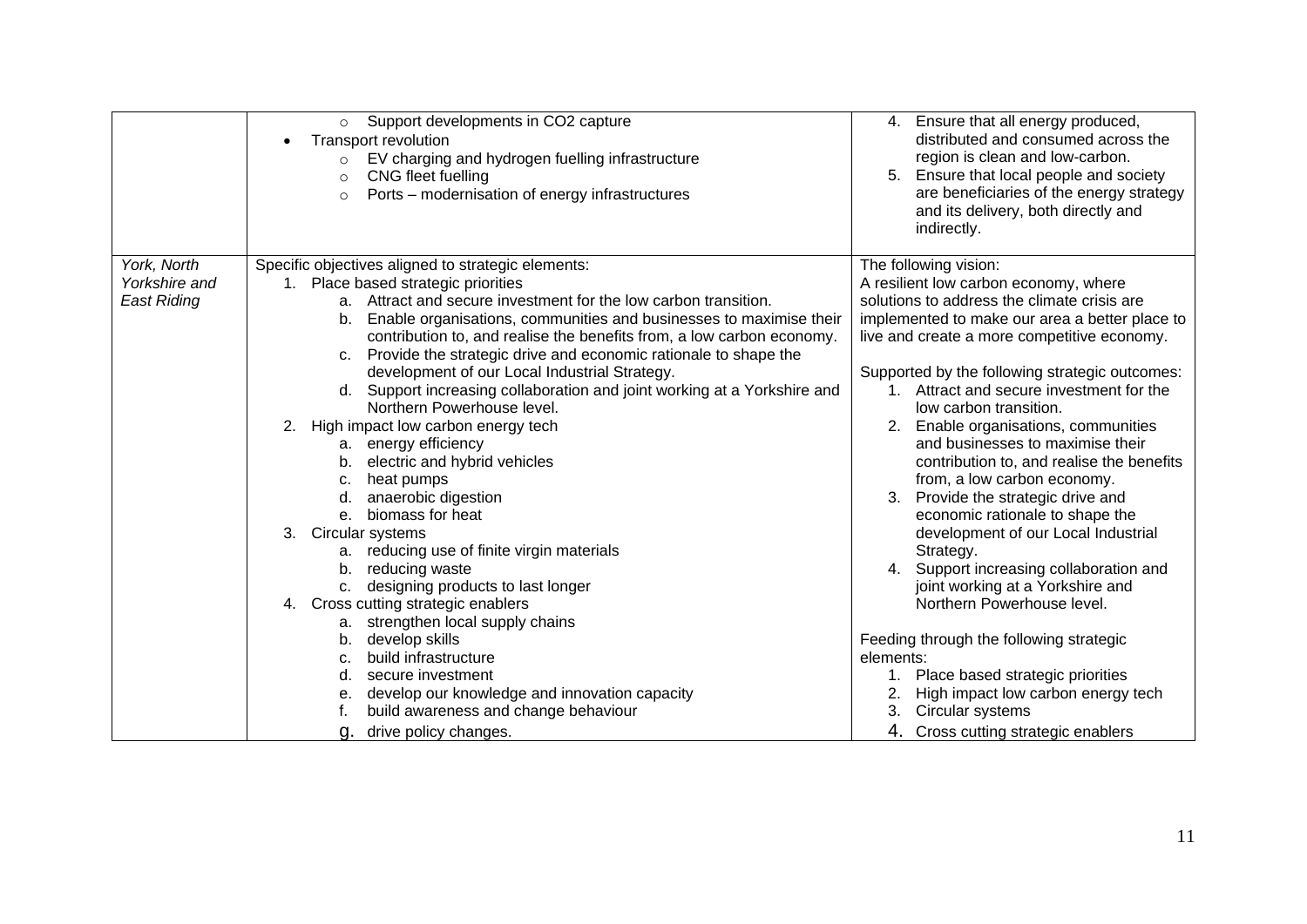#### *Table 3: Rural Content Assessment*

| <b>LEP</b>                                                     | Evidence of rural needs/potential from<br>rural areas                                                                                                                                                                                                                                                                                                                                                                                                                                                                                                                                                                                                                                                                                                                                       | <b>Evidence rural interests</b><br>were consulted when the<br>strategy was developed                                                                                                                                                                                                                                                                                                                                                                                                                                                                                                                                                                            | <b>Evidence rural</b><br>representatives are<br>engaged with<br>steering/managing the<br>strategy                                                                                                                                                                                                             | <b>Evidence of specific</b><br>initiatives/projects being<br>supported in rural areas                                                                                              |
|----------------------------------------------------------------|---------------------------------------------------------------------------------------------------------------------------------------------------------------------------------------------------------------------------------------------------------------------------------------------------------------------------------------------------------------------------------------------------------------------------------------------------------------------------------------------------------------------------------------------------------------------------------------------------------------------------------------------------------------------------------------------------------------------------------------------------------------------------------------------|-----------------------------------------------------------------------------------------------------------------------------------------------------------------------------------------------------------------------------------------------------------------------------------------------------------------------------------------------------------------------------------------------------------------------------------------------------------------------------------------------------------------------------------------------------------------------------------------------------------------------------------------------------------------|---------------------------------------------------------------------------------------------------------------------------------------------------------------------------------------------------------------------------------------------------------------------------------------------------------------|------------------------------------------------------------------------------------------------------------------------------------------------------------------------------------|
| D2N2 (Derby,<br>Derbyshire,<br>Nottingham,<br>Nottinghamshire) | 'Develop a plan for affordable<br>decarbonisation of domestic heat<br>in the region that addresses fuel<br>poverty and urban and rural<br>requirements, with a focus on non-<br>fossil fuel sources such as heat<br>pumps, heat networks and<br>alternative fuel sources'<br>'The respective rural and urban<br>areas possess similar<br>geographies and resource<br>demands, covering 2.2 million<br>residents and generating £46.5bn<br>each year'<br>'The region's extensive rural<br>nature means it encompasses<br>significant areas where energy<br>infrastructure connections and<br>types can be difficulty to install,<br>connect or make viable, at least<br>without financial support. For<br>example, the large number of 'off-<br>gas' domestic and commercial<br>properties.' | 'The D2N2 region<br>will take multiple<br>approaches to<br>resolve the energy<br>trilemma depending<br>on local context,<br>including demand<br>variations and<br>differing challenges,<br>particularly in rural<br>areas'<br>'The area has<br>significant natural<br>assets with the<br><b>Rivers Derwent and</b><br><b>Trent, the Peak</b><br><b>District National</b><br>Park, World<br><b>Heritage Sites and</b><br><b>Sherwood Forest</b><br>[] Additionally,<br>D <sub>2</sub> N <sub>2</sub> is home to a<br>number of strong<br>industries including<br>food services and<br>livestock and<br>arable farming, and<br>significant natural<br>resources.' | Not specifically $-$<br>$\bullet$<br>what is stated is:<br>'There is a need to<br>engage with the<br>wider community<br>including local<br>residents,<br>Community and<br><b>Voluntary Sector</b><br>(CVS) groups,<br>entrepreneurs,<br>energy managers,<br>business owners,<br>procurers and<br>innovators.' | 'Identify, support and<br>$\bullet$<br>provide funding for<br>rural community<br>energy projects in<br>D2N2, for example<br>the proposed Rural<br><b>Community Energy</b><br>Fund' |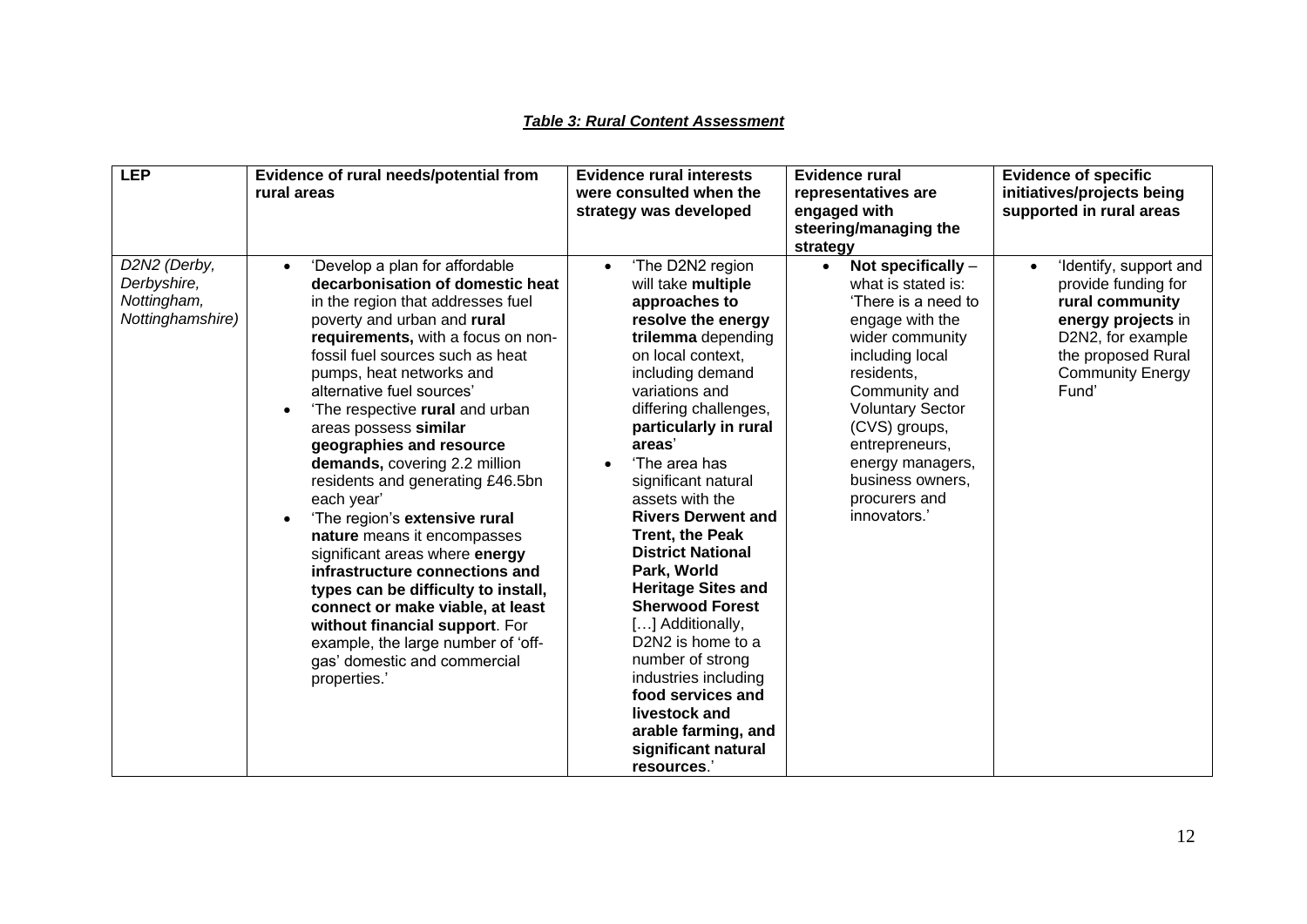| Cornwall and<br>Isles of Scilly /<br>Dorset / Heart of<br>the South West<br>(joint strategy) | 'The rural nature of the region is<br>$\bullet$<br>an opportunity for biomass and<br>biogas production. There are local<br>biomass producers in the region<br>and the sector has support from<br>local authorities'<br>'The capital costs of heat<br>$\bullet$<br>networks in rural locations with<br>low density housing'<br>'Poor connectivity exists between<br>local urban and rural areas, within<br>the region itself, and to the rest of<br>the UK [] However, the rural<br>nature of the region means that<br>there will naturally be a high<br>reliance on private vehicles.' | $No$ – but there are<br>clear governance<br>strategies in place to<br>ensure rural<br>interests are<br>consulted regularly                                                                                                                                                | There is<br>$\bullet$<br>opportunity to<br>investigate the<br>feasibility of a<br>model scenario for<br>sustainable<br>developments that<br>we can deploy<br>across the county,<br>regardless of<br>volumes. The<br>model will need to<br>be applicable in<br>both our urban<br>and rural settings.<br>Special areas like<br>the Lake District<br><b>National Park shall</b><br>benefit from this<br>model and focus<br>on energy<br>measures | The Rural<br>$\bullet$<br><b>Community Energy</b><br>Fund, managed by<br>central Government,<br>is briefly mentioned,<br>though without<br>context                                                                                                                                                                                       |
|----------------------------------------------------------------------------------------------|----------------------------------------------------------------------------------------------------------------------------------------------------------------------------------------------------------------------------------------------------------------------------------------------------------------------------------------------------------------------------------------------------------------------------------------------------------------------------------------------------------------------------------------------------------------------------------------|---------------------------------------------------------------------------------------------------------------------------------------------------------------------------------------------------------------------------------------------------------------------------|-----------------------------------------------------------------------------------------------------------------------------------------------------------------------------------------------------------------------------------------------------------------------------------------------------------------------------------------------------------------------------------------------------------------------------------------------|------------------------------------------------------------------------------------------------------------------------------------------------------------------------------------------------------------------------------------------------------------------------------------------------------------------------------------------|
| Cumbria                                                                                      | When it comes to rural places and<br>$\bullet$<br>homes off the main gas grid, the<br>situation worsens with households<br>spending an additional £1,000.<br>"The main challenge we face with<br>new developments is to place<br>them in a way that makes our rural<br>areas as attractive as the more<br>urban ones"<br>The rural nature of Cumbria may<br>prevent the influx of skilled<br>workers and result in a 'brain drain'<br>out of the region<br>EU funding remains a pivotal<br>aspect of business support within                                                           | General recognition<br>of 'complex<br>stakeholder<br>landscape' - and<br>use of digital<br>technologies to<br>reach rural<br>stakeholders<br>Cumbria LEP<br>recognises that<br>partnerships and<br>initiatives as<br>conveners of<br>stakeholders and<br>resources can be | <b>Engagement with</b><br>$\bullet$<br>the local authority<br>to consider local<br>heat networks,<br>these projects can<br>be supported<br>through the rural<br>community<br>energy fund                                                                                                                                                                                                                                                      | <b>South Shropshire</b><br>$\bullet$<br><b>Housing</b><br><b>Association</b><br>(SSHA) and Kensa<br>Heat Pumps have<br>completed an off-<br>gas heating retrofit<br>programme of<br>ground source heat<br>pumps in rural<br>properties in<br>Cleobury<br>Incentives like the<br>$\bullet$<br><b>RHI</b> (renewable<br>heat incentive) to |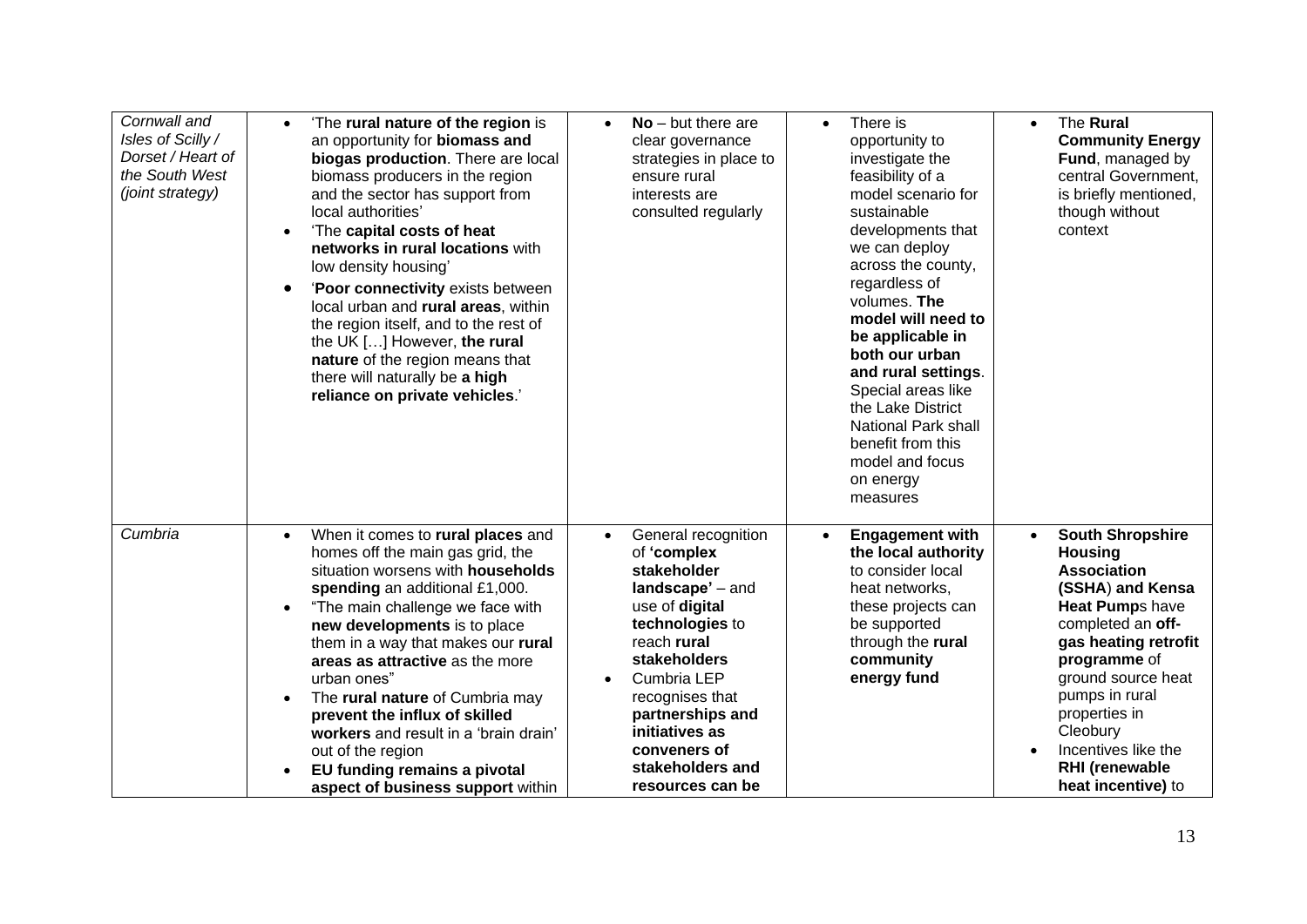|             | Cumbria, contributing £72 million to<br>the region as part of the ESIF<br>programme until 2020. ESIF is part<br>of a wider package of European<br>funding that focuses on enhancing<br>research and development<br>activities, increasing levels of SME<br>business support, and improving<br>knowledge and skills across<br>rural communities/sectors.<br>Capacity of the grid is limited,<br>$\bullet$<br>especially in rural areas. The<br>costs of upgrading the grid<br>associated with potential schemes<br>have led to schemes either not<br>going ahead or being reduced in<br>their capacity $[]$ the rural nature<br>of Cumbria will increase the<br>implementation costs associated<br>with renewable projects and<br>limits the feasibility of certain<br>technologies that have urban<br>density requirements e.g. district<br>heating networks | instrumental in<br>enabling action at<br>the local level []<br>The Lake District<br>NPP is leading<br>action on climate<br>change at a local<br>level.<br><b>Partnerships such</b><br>as the Low Carbon<br><b>Lake District</b><br>Initiative are<br>instrumental in<br>leading the way to<br>sustainable<br>economic growth<br>and local action, and<br>can be taken as<br>best practice<br>example to be<br>replicated across<br>Cumbria.                                                                      | install new<br>technologies are<br>needed, especially in<br>rural areas that are<br>off the main gas<br>grid.<br>Given the rural<br>nature of Cumbria,<br>community energy<br>schemes offer a<br>constructive solution<br>to tackling problems<br>associated with<br>energy security and<br>cost.             |
|-------------|--------------------------------------------------------------------------------------------------------------------------------------------------------------------------------------------------------------------------------------------------------------------------------------------------------------------------------------------------------------------------------------------------------------------------------------------------------------------------------------------------------------------------------------------------------------------------------------------------------------------------------------------------------------------------------------------------------------------------------------------------------------------------------------------------------------------------------------------------------------|------------------------------------------------------------------------------------------------------------------------------------------------------------------------------------------------------------------------------------------------------------------------------------------------------------------------------------------------------------------------------------------------------------------------------------------------------------------------------------------------------------------|---------------------------------------------------------------------------------------------------------------------------------------------------------------------------------------------------------------------------------------------------------------------------------------------------------------|
| The Marches | 'The rural nature of the area<br>$\bullet$<br>results in:<br><b>Comparatively high</b><br>$\circ$<br>transport emissions as<br>vehicles have to travel<br>further to their destinations.<br>Significant areas off the<br>$\circ$<br>gas grid leading to the<br>relatively widespread use of<br>high carbon and high-cost<br>fuels.<br>Above national and West<br>$\Omega$<br>Midlands average levels of<br>fuel poverty'                                                                                                                                                                                                                                                                                                                                                                                                                                     | SWOT analysis<br>'This governance<br>$\bullet$<br>structure should<br>workshop<br>conducted with<br>incorporate the<br>stakeholders from<br>Midlands BEIS<br>rural areas <i>i.e.</i><br>Local Energy Hub<br>as well as<br>South Shropshire<br>and Hereford<br>identified actors<br>within the LEP,<br><b>Rural interests</b><br>the three local<br>represented in<br>authorities and<br>formulation of<br>local networks<br>strategy and placed<br>and stakeholder<br>on steering<br>committee<br>organisations' | Plans to phase out<br>$\bullet$<br>the installation of<br>high carbon fossil<br>fuel heating in<br>homes off the gas<br>grid are particularly<br>important for the<br>Marches, given the<br>rural nature of<br>much of the area.<br>Promoting idea of<br>networking<br>solutions via rural<br>community board |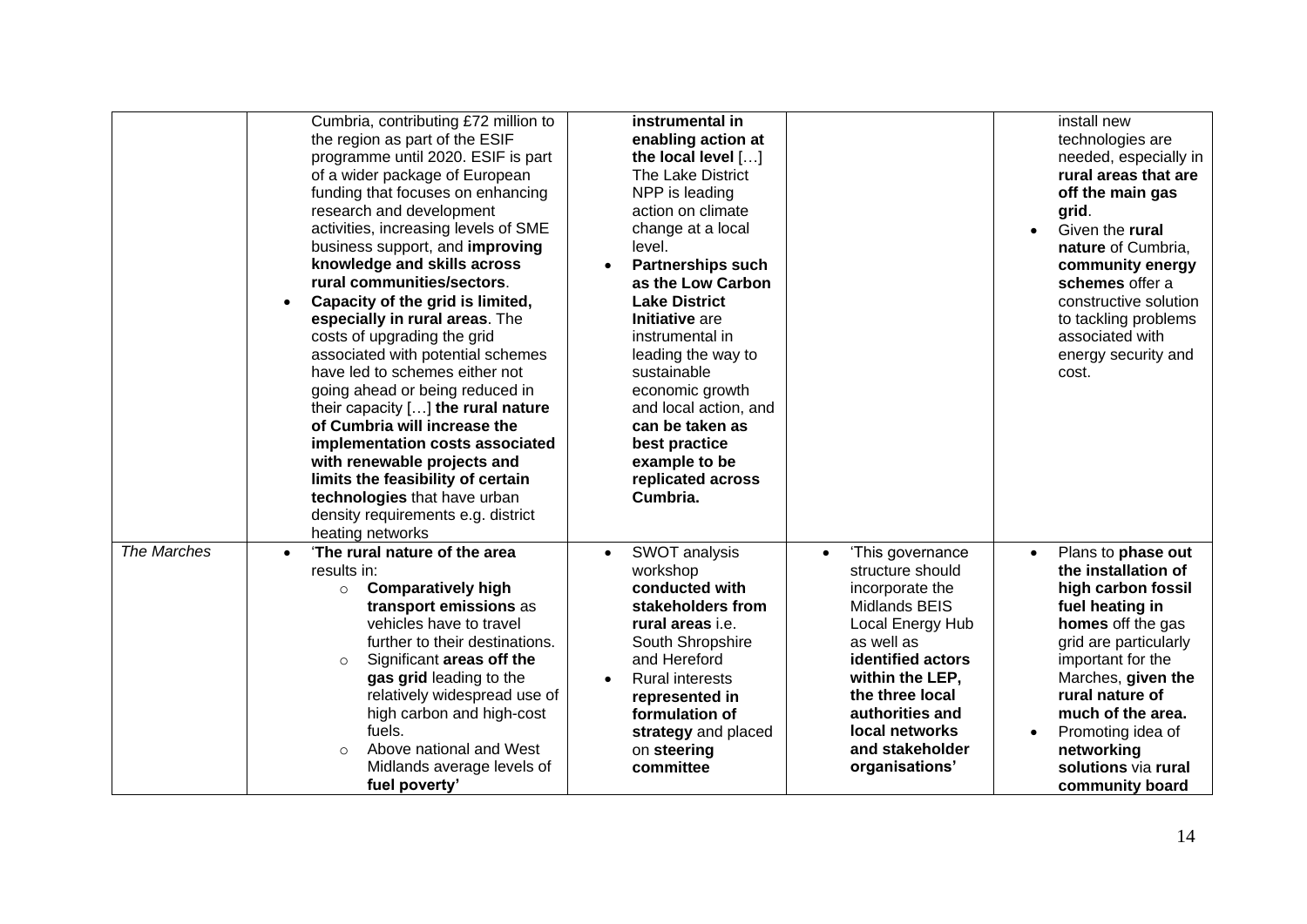| $\bullet$                           | 'Grid constraints within the                                                                                                                                                                                                                                                                                                                                                                                                                                                                                                                                                                                                                                                                                                                                                                                                                                                                                                                                                                                                     |                                                                                    | 'Liaise with other                                                                                                                                                                                                                                                          |                                                                                       |
|-------------------------------------|----------------------------------------------------------------------------------------------------------------------------------------------------------------------------------------------------------------------------------------------------------------------------------------------------------------------------------------------------------------------------------------------------------------------------------------------------------------------------------------------------------------------------------------------------------------------------------------------------------------------------------------------------------------------------------------------------------------------------------------------------------------------------------------------------------------------------------------------------------------------------------------------------------------------------------------------------------------------------------------------------------------------------------|------------------------------------------------------------------------------------|-----------------------------------------------------------------------------------------------------------------------------------------------------------------------------------------------------------------------------------------------------------------------------|---------------------------------------------------------------------------------------|
| $\bullet$<br>$\bullet$<br>$\bullet$ | Marches, as discussed in the<br>following sections, mean that there<br>are particular opportunities for<br>smart grids and flexible power<br>provision to alleviate some of<br>these constraints.<br>Particular issues arise due to the<br>rural nature of Marches and the<br>long distances that cables have<br>to cover between users which<br>make ensuring power quality more<br>challenging for the network'<br>'Significant is the use of <b>bioenergy</b><br>and waste, primarily within<br>Herefordshire and Shropshire;<br>again due to the rural nature of<br>these local authority areas this is to<br>be expected and demonstrates<br>the potential contribution of<br>biofuels in this context.'<br>'Electrification of heat provision,<br>which may prove challenging in<br>some rural areas unable to<br>accept significantly greater new<br>demands from homes and<br>businesses.'<br>'Needs of electric vehicles are<br>different in rural areas'<br>'Rural areas with limited<br>broadband and impact on smart |                                                                                    | rural LEP areas to<br>share knowledge<br>on approaches to<br>tackling grid<br>constraints' ('LEP<br>areas that may be<br>beneficial to talk to<br>include Cornwall &<br>Isles of Scilly LEP,<br>Hertfordshire and<br>New Anglia LEPs,<br>and Greater<br>Lincolnshire LEP.') |                                                                                       |
|                                     | meters and smart home<br>technology'                                                                                                                                                                                                                                                                                                                                                                                                                                                                                                                                                                                                                                                                                                                                                                                                                                                                                                                                                                                             |                                                                                    |                                                                                                                                                                                                                                                                             |                                                                                       |
| New Anglia<br>$\bullet$             | Across the LEE area, 12% of<br>households have no access to the<br>gas network, rising to 60% in some<br>rural districts.                                                                                                                                                                                                                                                                                                                                                                                                                                                                                                                                                                                                                                                                                                                                                                                                                                                                                                        | All local authorities<br>in the tri-LEP area<br>were engaged in the<br>endorsement | Rural councils will<br>$\bullet$<br>be involved in both<br>steering and                                                                                                                                                                                                     | Develop off-gas grid<br>$\bullet$<br>low carbon heating<br>projects in rural<br>areas |